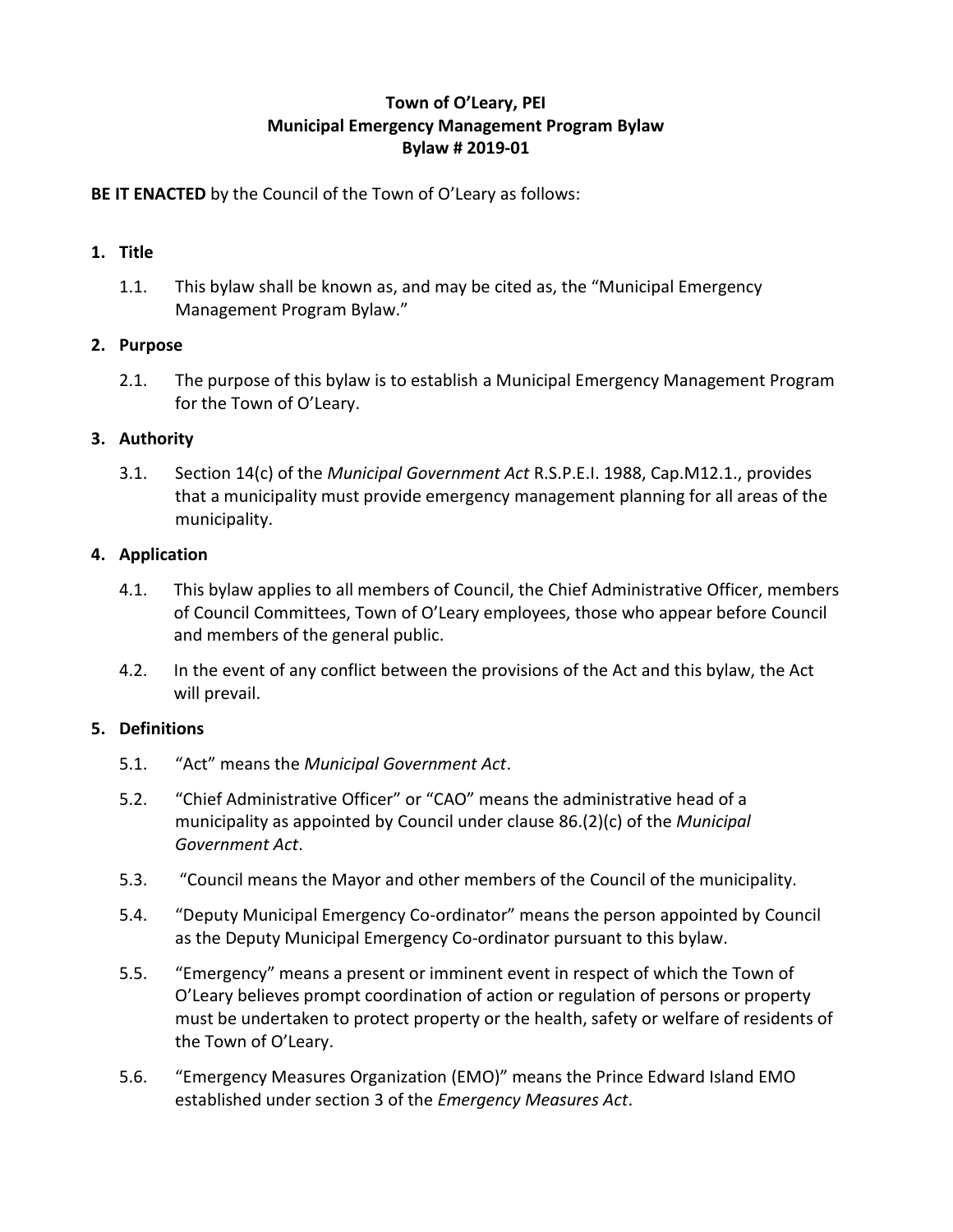- 5.7. "Emergency Operations Centre (EOC)" means the location where designated members of the EOC team (municipal and external agencies) will work on coordinated decision making and emergency management for the response or recovery from an event.
- 5.8. "Local Authority" means a local authority as defined in the *Emergency Measures Act*.
- 5.9. "Municipal Emergency Co-ordinator" means the person appointed by Council as the Municipal Emergency Co-ordinator pursuant to this bylaw.
- 5.10. "Municipal Emergency Management Planning Committee" means the committee established pursuant to this bylaw.
- 5.11. "Municipal Emergency Management Program" means the program established pursuant to the bylaw.
- 5.12. "Municipal Emergency Management Standing Committee" means the standing committee established pursuant to this bylaw.
- 5.13. "Minister" refers to the member of Executive Council charged by the Lieutenant Governor in Council with the administration of the *Emergency Measures Act*.
- 5.14. "State of Emergency" means a state of emergency declared by the Minister pursuant to *Emergency Measures Act* subsection 9.(1).
- 5.15. "State of Local Emergency" means a state of local emergency declared by a the Council or Mayor pursuant to subsection 146.(1) or 146.(2) of the *Municipal Government Act* when satisfied that an emergency exists or may exist in the municipality.

# **6. Municipal Emergency Management Program**

- 6.1. Pursuant to section 144 of the *Municipal Government Act*, despite any other section in the Act, Council may take any temporary measures necessary in the municipality to respond to and deal with an emergency as defined in the *Emergency Measures Act*.
- 6.2. Pursuant to subsection 145.(1) of the Act, Council hereby establishes a Municipal Emergency Management Program, hereinafter referred to as the Town of O'Leary Emergency Management Program.
- 6.3. In accordance with subsection 145.(2) of the Act, the Municipal Emergency Management Program shall contain, at a minimum:
	- (a) the Municipal Emergency Management Plan;
	- (b) any required delegation of authority;
	- (c) plans for training and exercise; and
	- (d) any other component required by the PEI Emergency Measures Organization (EMO).
- 6.4. Council shall, in accordance with subsection 145.(4) of the Act, appoint a Municipal Emergency Co-ordinator and a Deputy Municipal Emergency Co-ordinator who shall be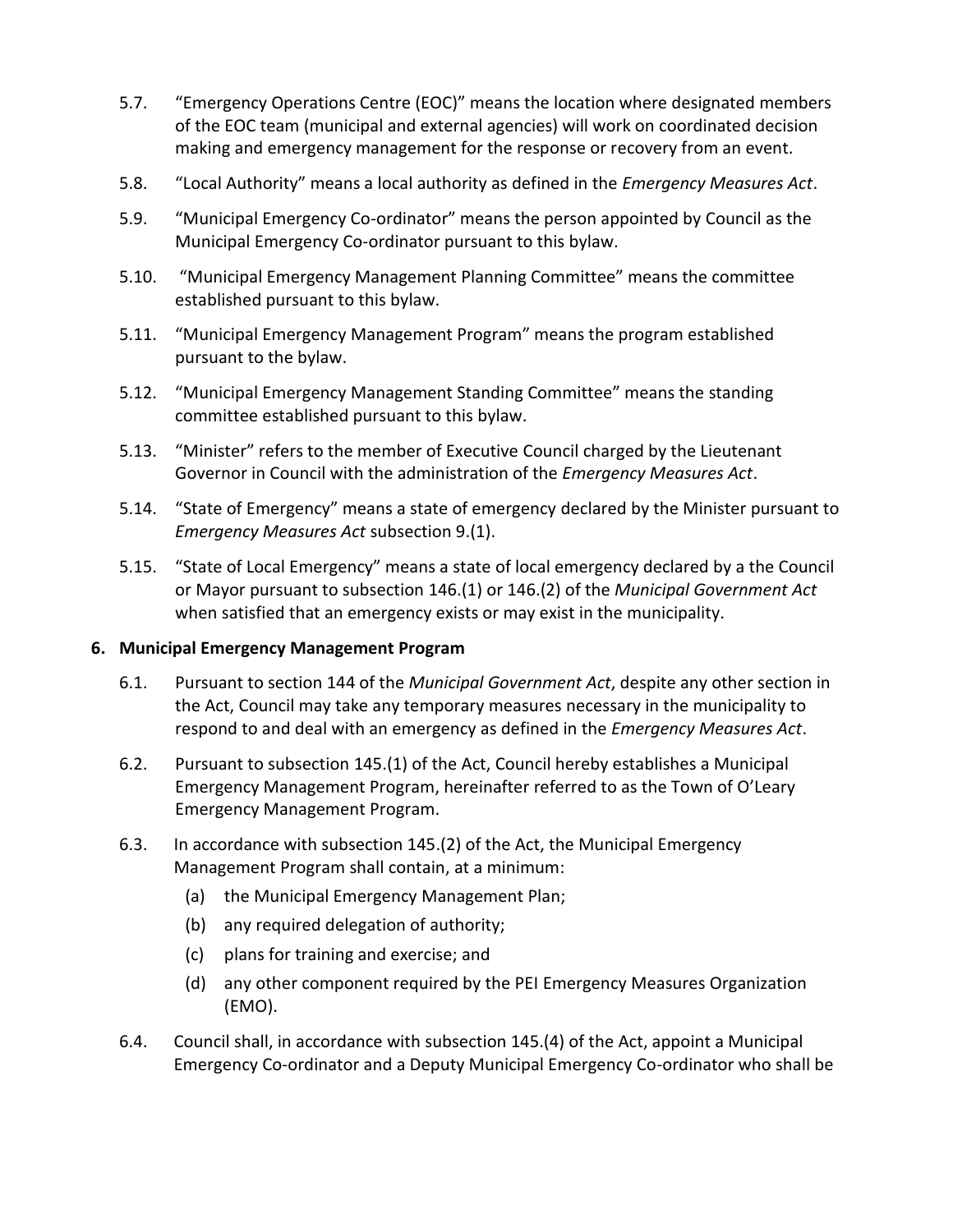responsible for the implementation, maintenance and execution of the Municipal Emergency Management Program.

### **7. Municipal Emergency Coordinator and Deputy Municipal Emergency Coordinator**

- 7.1. The Municipal Emergency Coordinator and a Deputy Municipal Emergency Coordinator report to, and receive direction from, the Council.
- 7.2. In accordance with subsection 145.(4) of the Act, the Municipal Emergency Coordinator and a Deputy Municipal Emergency Co-ordinator are responsible for the implementation, maintenance and execution of the Municipal Emergency Management Program.
- 7.3. The Municipal Emergency Coordinator and Deputy Municipal Emergency Coordinator shall:
	- (a) develop and coordinate the Municipal Emergency Management Program;
	- (b) coordinate plans for the continued functioning of municipal services which would be required in the event of an emergency;
	- (c) coordinate and conduct, on an annual basis, training and exercises to test the Municipal Emergency Management Program for the training of personnel who have an emergency role;
	- (d) coordinate public education programs related to emergency management; and
	- (e) coordinate and manage the municipal operational response for an emergency upon activation of all or part of the Municipal Emergency Management Program or a declaration of a state of local emergency.

#### **8. Committees**

8.1. Council shall establish a Municipal Emergency Management Standing Committee and a Municipal Emergency Management Planning Committee.

# **9. Municipal Emergency Management Standing Committee**

- 9.1. The Emergency Management Standing Committee will be appointed in accordance with the municipality's Procedural Bylaw.
- 9.2. The Municipal Emergency Management Standing Committee shall:
	- (a) advise Council on the development of a Municipal Emergency Management Plan;
	- (b) submit emergency management policy recommendations to Council ;
	- (c) name or assign such persons under the Municipal Emergency Management Plan to perform duties related to the continuity of municipal government in the case of an emergency or disaster;
	- (d) present the Municipal Emergency Management Plan to Council for approval; and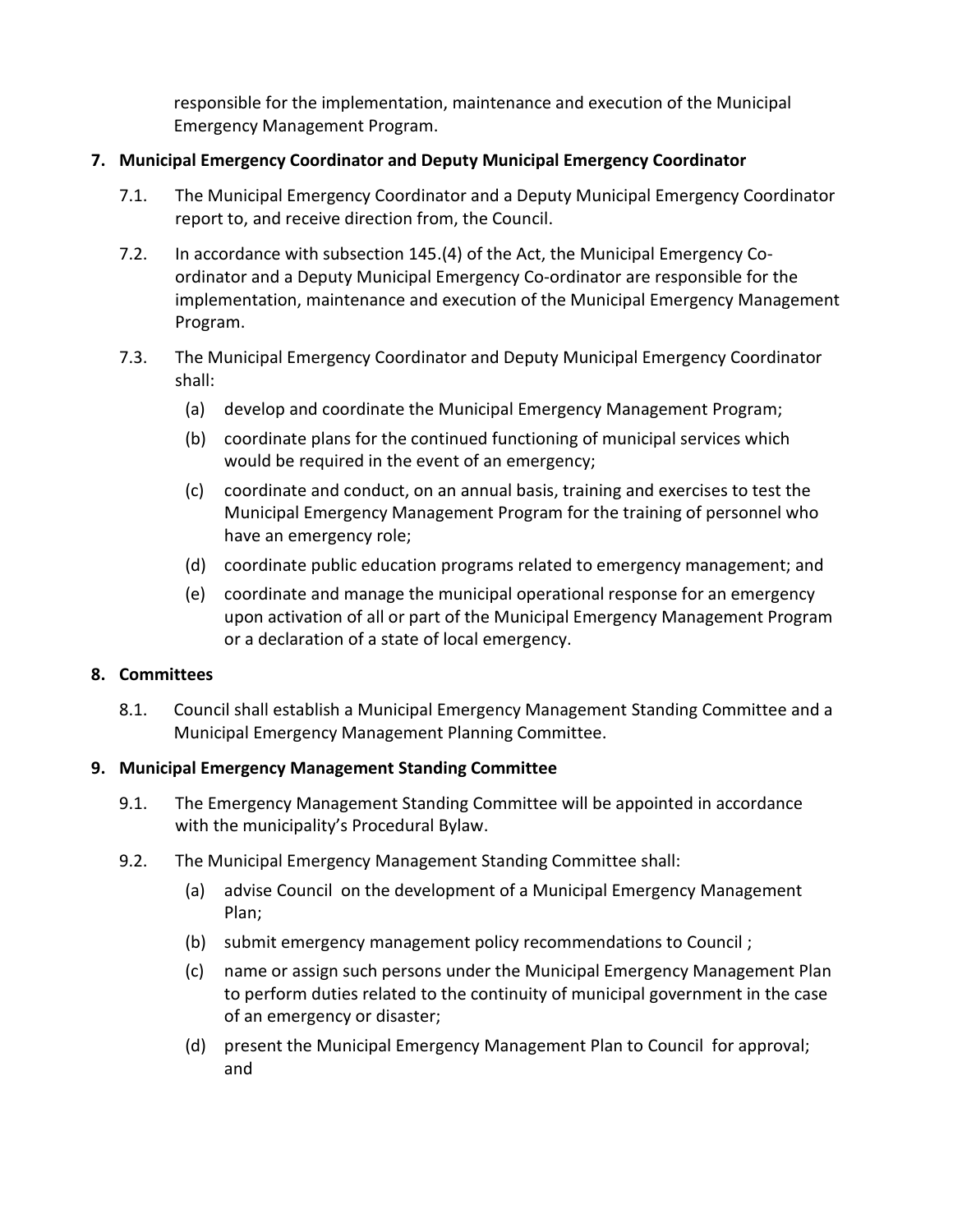(e) inform and update Council on developments during an activation of all or part of the Municipal Emergency Management Plan.

### **10. Municipal Emergency Management Planning Committee**

- 10.1. The Municipal Emergency Management Planning Committee will consist of:
	- (a) the Municipal Emergency Coordinator and Deputy Municipal Emergency Coordinator; and
	- (b) the manager(s) responsible for each municipal department which is assigned emergency functions under the Municipal Emergency Management Plan and, where no department exists, a person to represent the functions of:
		- 1) Law enforcement
		- 2) Fire protection
		- 3) Transportation;
		- 4) Water/wastewater service
		- 5) Communications
		- 6) Human resource management
		- 7) Public information
		- 8) Finance and administration
		- 9) Social services including, emergency feeding, shelter, clothing and personal services
- 10.2. The Municipal Emergency Management Planning Committee will:
	- (a) prepare recommendations for the Municipal Emergency Management Standing Committee;
	- (b) assist the Municipal Emergency Co-ordinator and Deputy Municipal Emergency Co-ordinator in the preparation and coordination of Municipal Emergency Management Plans;
	- (c) prepare a Municipal Emergency Management Plan for their municipality;
	- (d) respond and participate as members of the Municipal Emergency Operations Centre staff upon full or partial activation of the Municipal Emergency Management Program;
	- (e) prepare plans, including the development of memorandums of understanding or mutual aid agreements, for cooperation and mutual assistance between municipal governments and other organizations in the event of a disaster or emergency; and
	- (f) collaborate with authorities of the municipality, neighbouring municipalities, provincial authorities, and other organizations who have been assigned comparable duties.
- 10.3. Any memorandum of understanding or agreement negotiated under clause 10.2(e) of this bylaw shall take effect upon approval of the memorandum of understanding of agreement by a resolution of Council.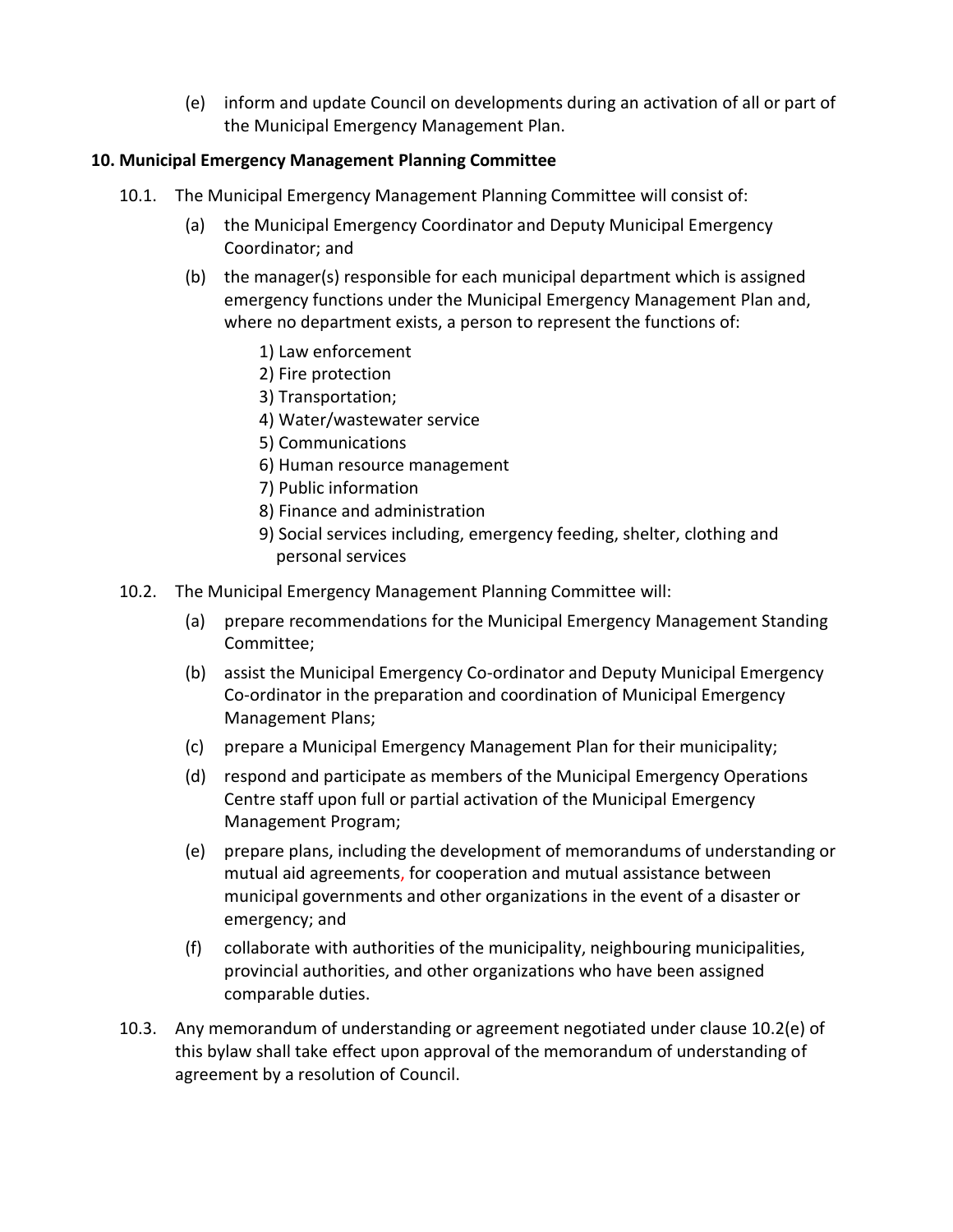### **11. Municipal Emergency Management Plan**

- 11.1. In accordance with subsection 145.(2) of the Act, the Municipal Emergency Management Program shall contain an Emergency Management Plan.
- 11.2. Council shall, by resolution, approve a Municipal Emergency Management Plan under the authority of this bylaw.
- 11.3. The Municipal Emergency Management Plan will be activated by Council when required to ensure effective coordination exists in response to an emergency.
- 11.4. The Municipal Emergency Management Plan can be activated in whole or in part and does not require the declaration of a state of emergency to be activated.
- 11.5. A Municipal Emergency Management Plan will be activated if a state of local emergency is declared or upon declaration of a provincial State of Emergency for all, or part of, the municipality.

### **12. Exercise Work Plan for the Municipal Emergency Management Program**

- 12.1. In accordance to subsection 145.(3) of the Act, the Municipal Emergency Management Program for the municipality shall include an exercise work plan that, at a minimum, provides for:
	- (a) an annual discussion-based exercise to be commenced by not later than one year after the approval of the program by the PEI Emergency Measures Organization; and
	- (b) an operational-based exercise, which includes participants by the appropriate response agencies referred to in the Municipal Emergency Management Program, to be undertaken by the municipality once every five years, commencing not later than five years after the approval of the Municipal Emergency Management Program by the PEI Emergency Measures Organization.

#### **13. Declaring a State of Local Emergency**

- 13.1. Pursuant to subsection 146.(1) of the Act, Council shall, when satisfied that an emergency exists or may exist in the municipality, declare a state of local emergency.
- 13.2. Where the Council is unable to act promptly in declaring a state of local emergency in the municipality the Mayor of the municipality may, in accordance with subsection 146(2) of the Act, after consulting a majority of the members of Council where practicable, declare a state of local emergency in the municipality.
- 13.3. Pursuant to section 10 of the *Emergency Measures Act*, Council shall immediately cause the details of the declaration of a state of local emergency to be communicated or published by such means as considered the most likely to make the contents of the declaration known to the people within the municipality.
- 13.4. Pursuant to subsection 14.(2) of the *Emergency Measures Act*, Council may terminate a state of local emergency when it believes on reasonable grounds the emergency no longer exists in the municipality.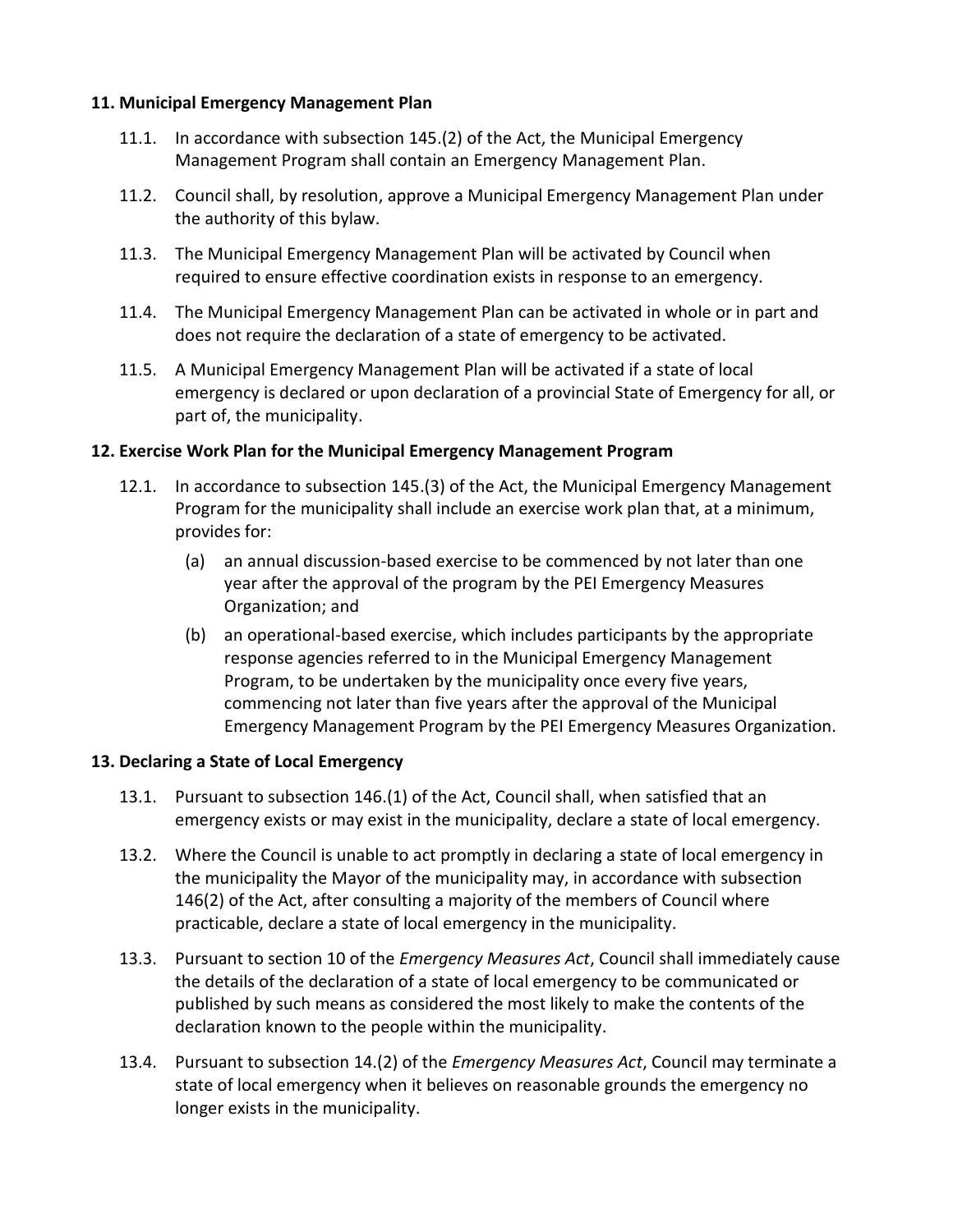# **14. Expenditures Related to the Municipal Emergency Management Program**

- 14.1. In response to the declaration of a state of local emergency as described in 13.1 and 13.2 of this bylaw or in order to implement the Municipal Emergency Management Program in whole or in part, Council in accordance with subsection 145.(8) of the Act may authorize the chief administrative officer to incur any liabilities that the chief administrative officer considers necessary.
- 14.2. In accordance with subsection 145.(9) of the Act, the chief administrative officer is responsible for keeping records of the expenditures made and the equipment used in implementing the Municipal Emergency Management Program or responding to a declared emergency.

### **15. Review of the Municipal Emergency Management Program**

- 15.1. In accordance with subsection 145.(5) of the Act, Council shall submit its municipal Emergency Management Program to the PEI Emergency Measures Organization for review and approval.
- 15.2. After the Municipal Emergency Management Program has been approved the PEI Emergency Measures Organization and in accordance with clause 145.(6)(a) of the Act, the Municipal Emergency Management Program will be reviewed annually by Council and, where necessary, revisions will be made.
- 15.3. In accordance with clause 145.(6)(b) of the Act, within 60 days of making any revisions of the Municipal Emergency Management Program, the revised program will be provided to the PEI Emergency Measures Organization.
- 15.4. In accordance with subsection 145.(7) of the Act, any revisions required by the PEI Emergency Measures Organization shall be carried out by count to the satisfaction of the PEI Emergency Measures Organization.

#### **16. Repeal of Existing Bylaw**

16.1. On adoption, this bylaw replaces Community of O'Leary Emergency Measures Bylaw # 13.

# **17. Effective Date**

17.1. This Municipal Emergency Management Program Bylaw, Bylaw# 2019-01, shall be effective on the date of approval and adoption below.

# **First Reading:**

This Municipal Emergency Management Program Bylaw, Bylaw# 2019-01, was read a first time at the Council meeting held on the  $13^{TH}$  day of MARCH, 2019.

This Municipal Emergency Management Program Bylaw, Bylaw# 2019-01, was approved by a majority of Council members present at the Council meeting held on the  $13<sup>TH</sup>$  day of MARCH. 2019.

# **Second Reading:**